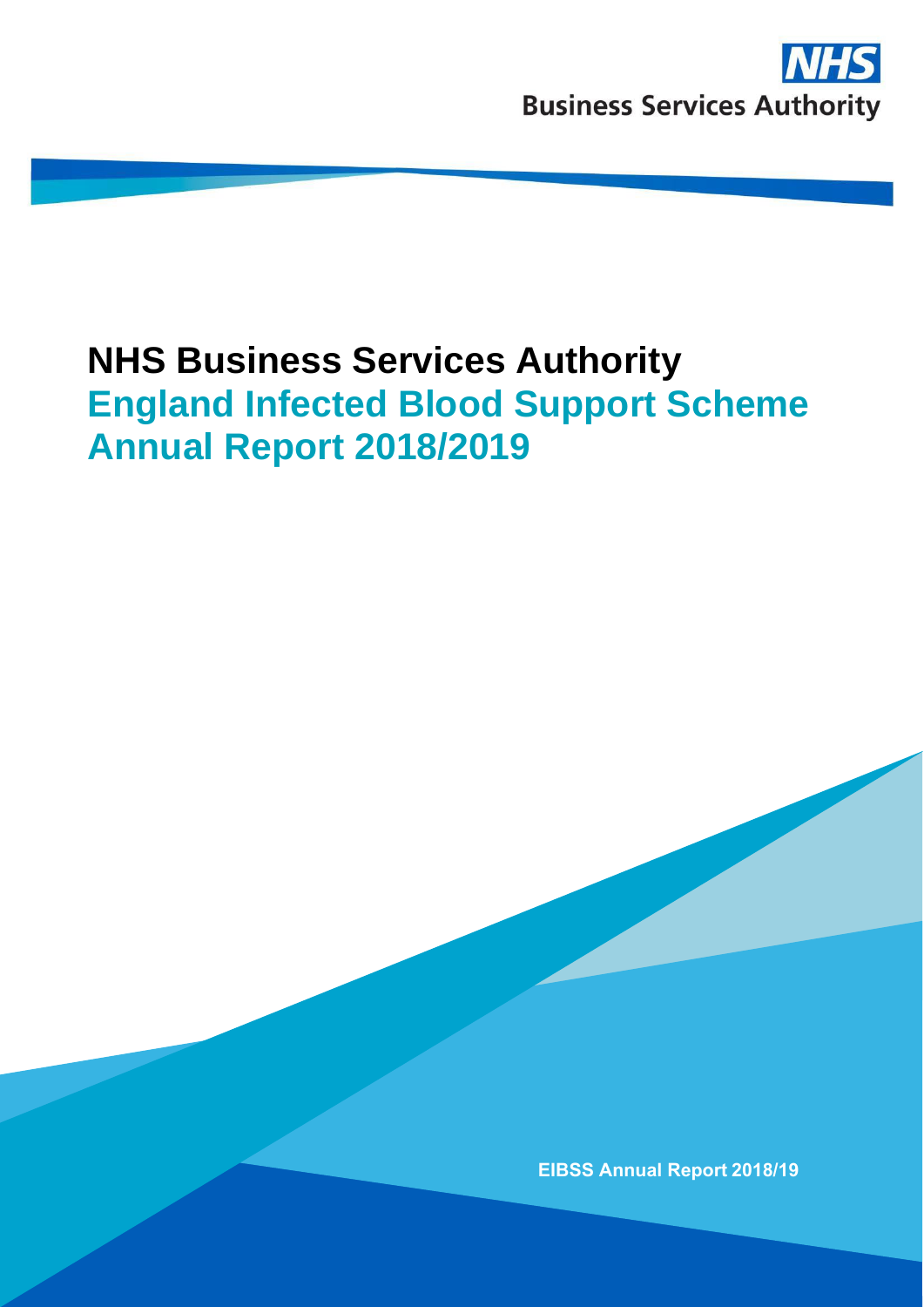# **Contents**

# **Contents**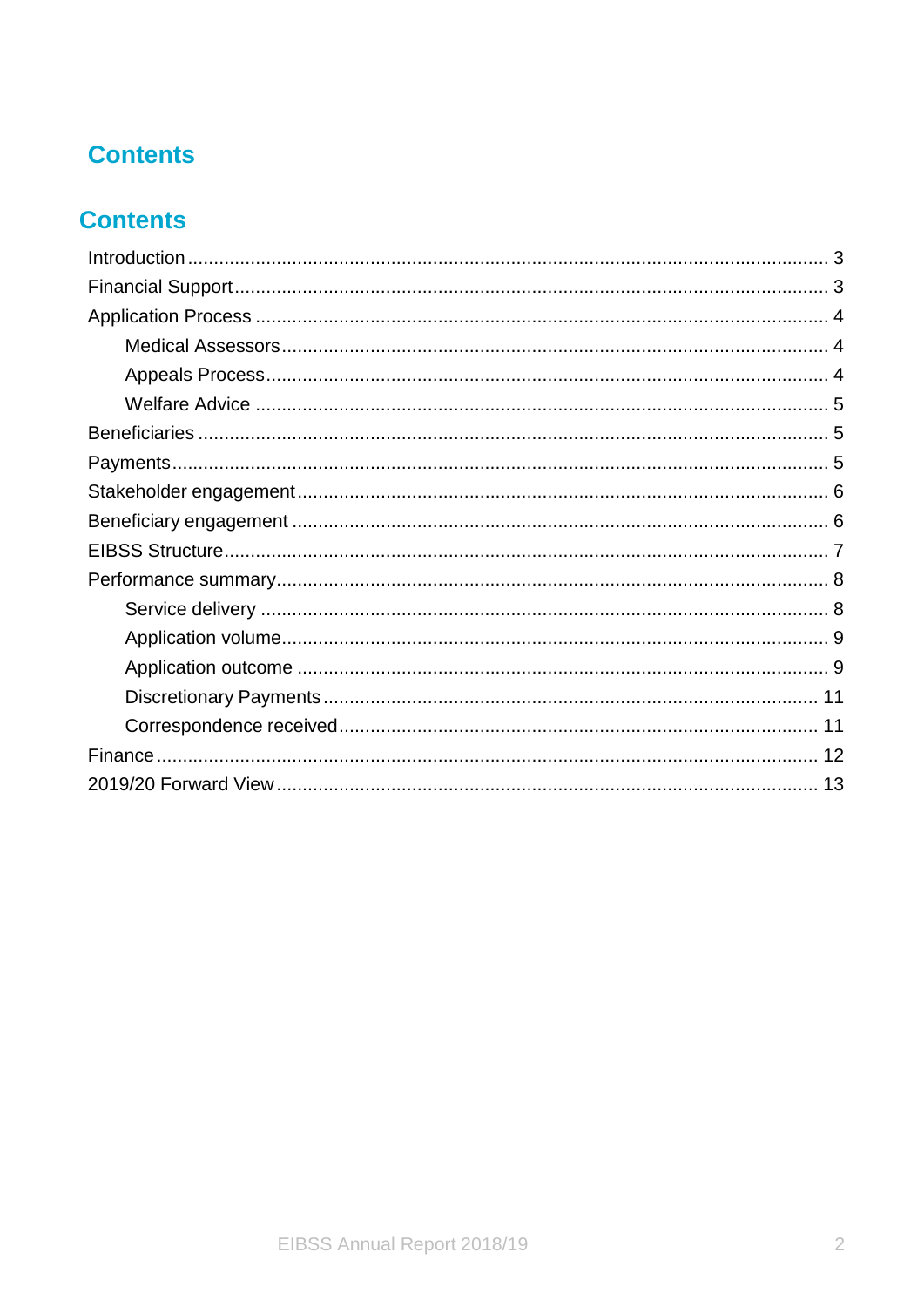## <span id="page-2-0"></span>**Introduction**

On 1 November 2017, National Health Service Business Services Authority (NHSBSA) became directed by Department of Health and Social Care (DHSC) to administer the England Infected Blood Scheme (EIBSS). EIBSS operates from Bridge House, Newcastle and sits within the NHSBSA Citizen Services structure. The scheme is delivered on behalf of the DHSC.

NHSBSA administers the scheme for those eligible for support through EIBSS; providing financial and other support to those who were historically infected by HIV and/or hepatitis C through NHS supplied blood and blood products during the 1970s and 1980s. The scheme also provides support for their families, including spouses, parents, children and dependents.

The scheme recognises that individuals living with hepatitis C and/or HIV face extra costs. Financial support is available for:

- new applicants to the scheme
- members of previous schemes

## <span id="page-2-1"></span>**Financial Support**

There are different levels of support available to beneficiaries:

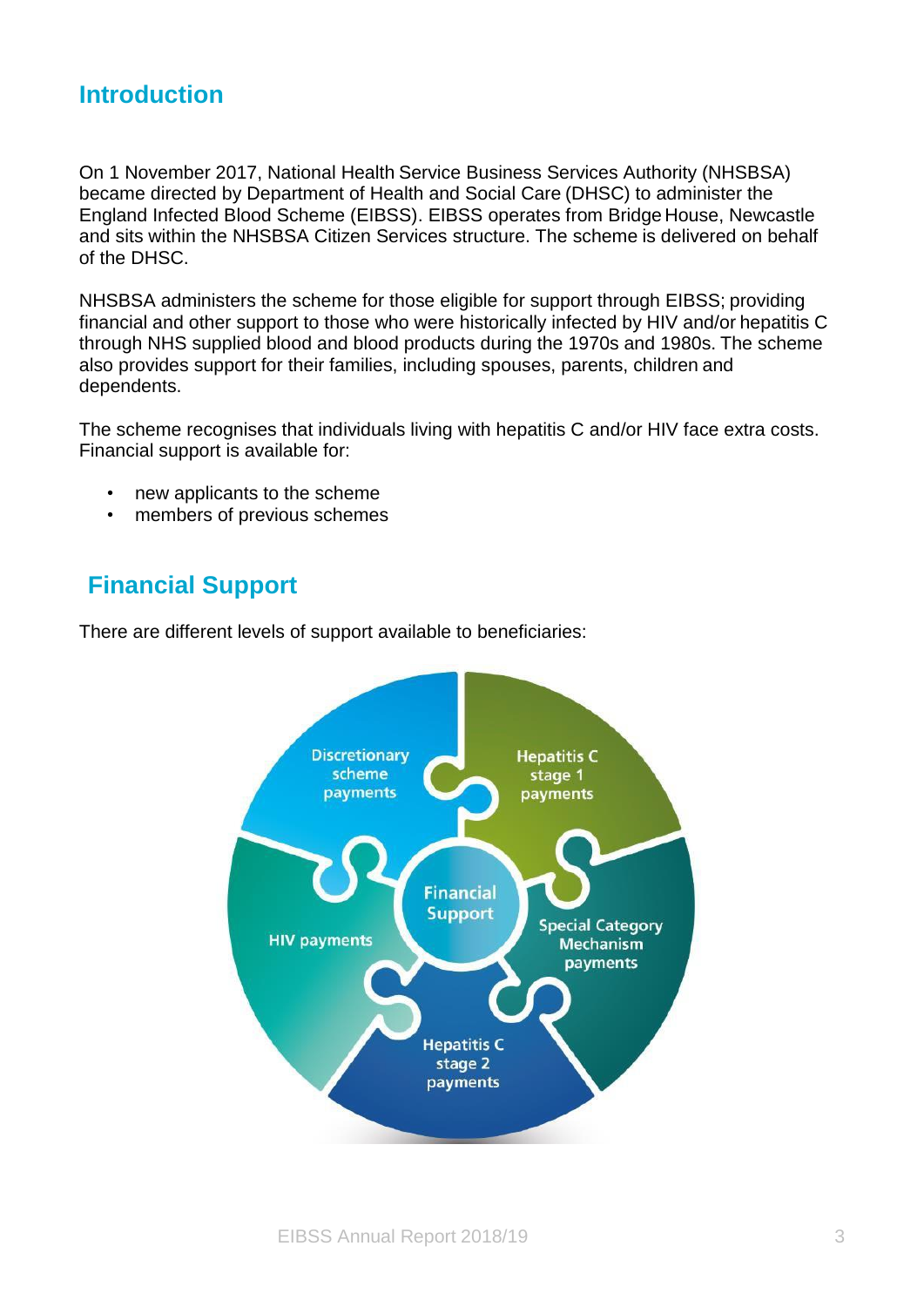**Hepatitis C Stage 1** – For those infected with hepatitis C as a result of treatment with NHS blood, blood products or tissue.

**Hepatitis Stage 2** - For those stage 1 hepatitis C infected beneficiaries who go on to develop:

- cirrhosis
- primary liver cancer
- B-cell non-Hodgkin's lymphoma
- type 2 or 3 cryoglobulinemia accompanied by membranoproliferative glomerulonephritis (MPGN)

Additionally those that receive a liver transplant, or are on the waiting list to receive one.

**Special Category Mechanism (SCM)** - For stage 1 beneficiaries whose infection, its treatment or associated conditions, has a long-term negative impact on their ability to carry out daily activities or the condition has worsened, but is not stage 2.

**HIV** - For those infected with HIV as a result of NHS treatment before October 1985.

**Winter Fuel payments** –one-off payments for all beneficiaries paid in December.

**Discretionary Scheme** – There are different elements of discretionary scheme payments:

- Income Top Up Is a discretionary monthly payment to increase household income to help with general living costs. An assessment is made of household income and if the income is below set thresholds an application can be made to receive payments.
- One off payments financial support that beneficiaries and bereaved spouses/partners may apply for to cover the cost of certain essential, health-related items or services.
- Payments for children to help with the costs of bringing up children of an infected beneficiary.

# <span id="page-3-0"></span>**Application Process**

Applications for each of the support elements can be made by downloading the appropriate application form at [www.nhsbsa.nhs.uk/eibss](http://www.nhsbsa.nhs.uk/eibss) or by contacting the EIBSS support team, who can post an application to the requestor.

#### <span id="page-3-1"></span>**Medical Assessors**

All applications to EIBSS which require medical practitioner evidence are assessed by medical professionals with relevant clinical or similar experience in this field.

#### <span id="page-3-2"></span>**Appeals Process**

An applicant can appeal if they disagree with the outcome of their application to EIBSS. Appeals are heard by a panel of independent medical experts headed by a legal chairperson. As with the medical assessors, medical appeals panel members also have relevant clinical or similar experience in this field.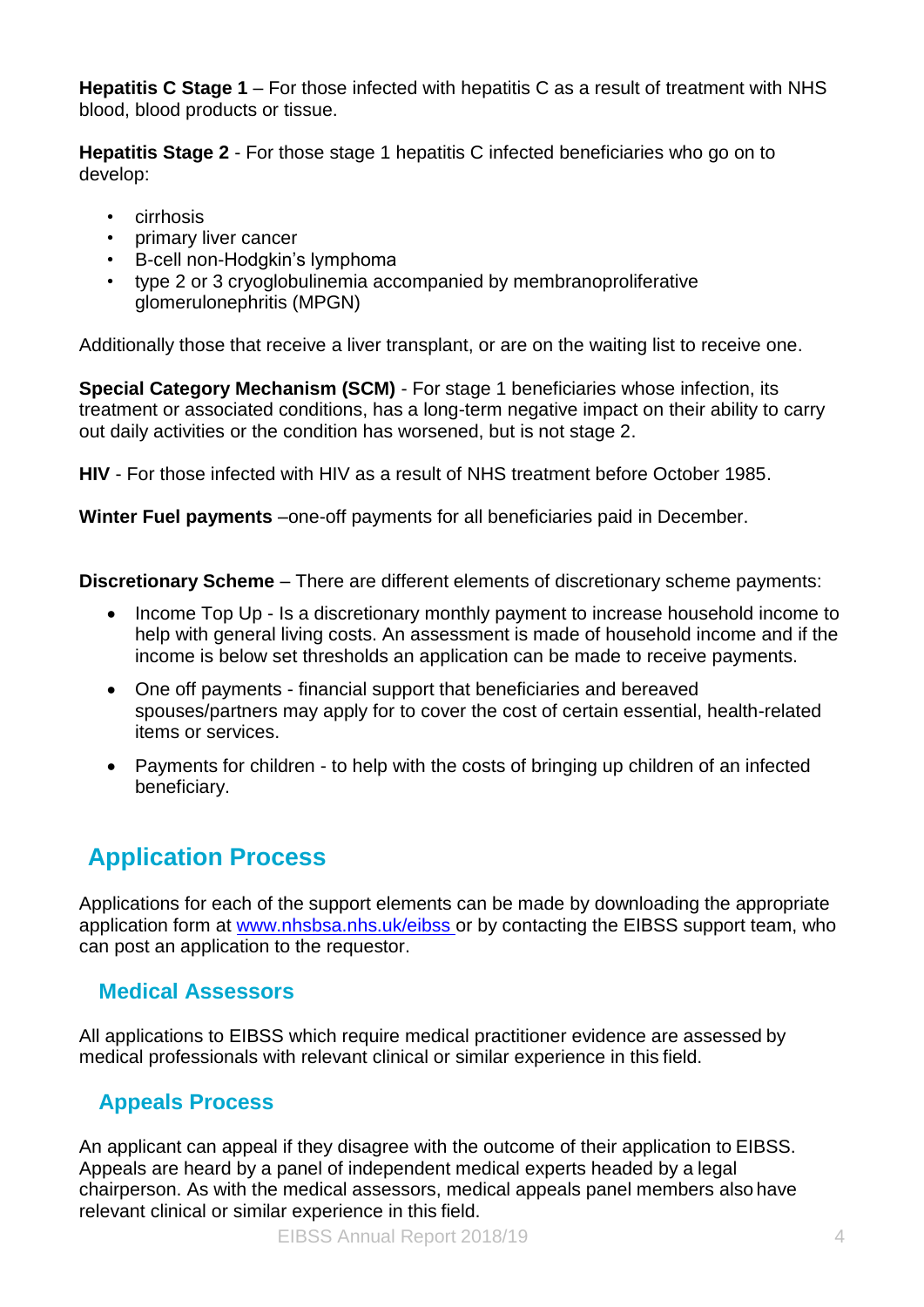#### <span id="page-4-0"></span>**Welfare Advice**

NHSBSA provides a welfare advice service via a welfare adviser; the previous scheme administrators offered the same service. Alternatively, beneficiaries can choose to source their own welfare advice and EIBSS will cover the cost. EIBSS are able to assist beneficiaries in locating local welfare advice; if they choose this option.

## <span id="page-4-1"></span>**Beneficiaries**

As at the end of March 2019 there are 2,993 people registered for support through the scheme. This is broken down into the following groups:

| <b>Beneficiary Group</b>          | <b>Number of beneficiaries</b><br>registered |
|-----------------------------------|----------------------------------------------|
| Hepatitis C stage 1               | 1153                                         |
| Hepatitis C stage 2               | 579                                          |
| <b>Special Category Mechanism</b> | 535                                          |
| <b>HIV</b>                        | 65                                           |
| Co-infected (stage 1 and HIV)     | 90                                           |
| Co-infected (stage 2 and HIV)     | 58                                           |
| Co-infected (SCM and HIV)         | 88                                           |
| <b>Bereaved</b>                   | 425                                          |

## <span id="page-4-2"></span>**Payments**

From 1 April 2018 - 31 March 2019 EIBSS processed all annual and discretionary payments for registered beneficiaries and their families. The levels of payment available in 2018/19 are shown in the table below.

| <b>Payment type</b>                                        | <b>Annual payments in</b><br>2018/19 |
|------------------------------------------------------------|--------------------------------------|
| Hepatitis C (stage 1)                                      | £4,519                               |
| Hepatitis C (stage 1) with SCM                             | £18,519                              |
| Hepatitis C (stage 2)                                      | £18,519                              |
| <b>HIV</b>                                                 | £18,519                              |
| co-infected with HIV and<br>hepatitis C (stage 1)          | £22,519                              |
| co-infected with HIV and<br>hepatitis C (stage 1) with SCM | £36,519                              |
| co-infected with HIV and<br>hepatitis C (stage 2)          | £36,519                              |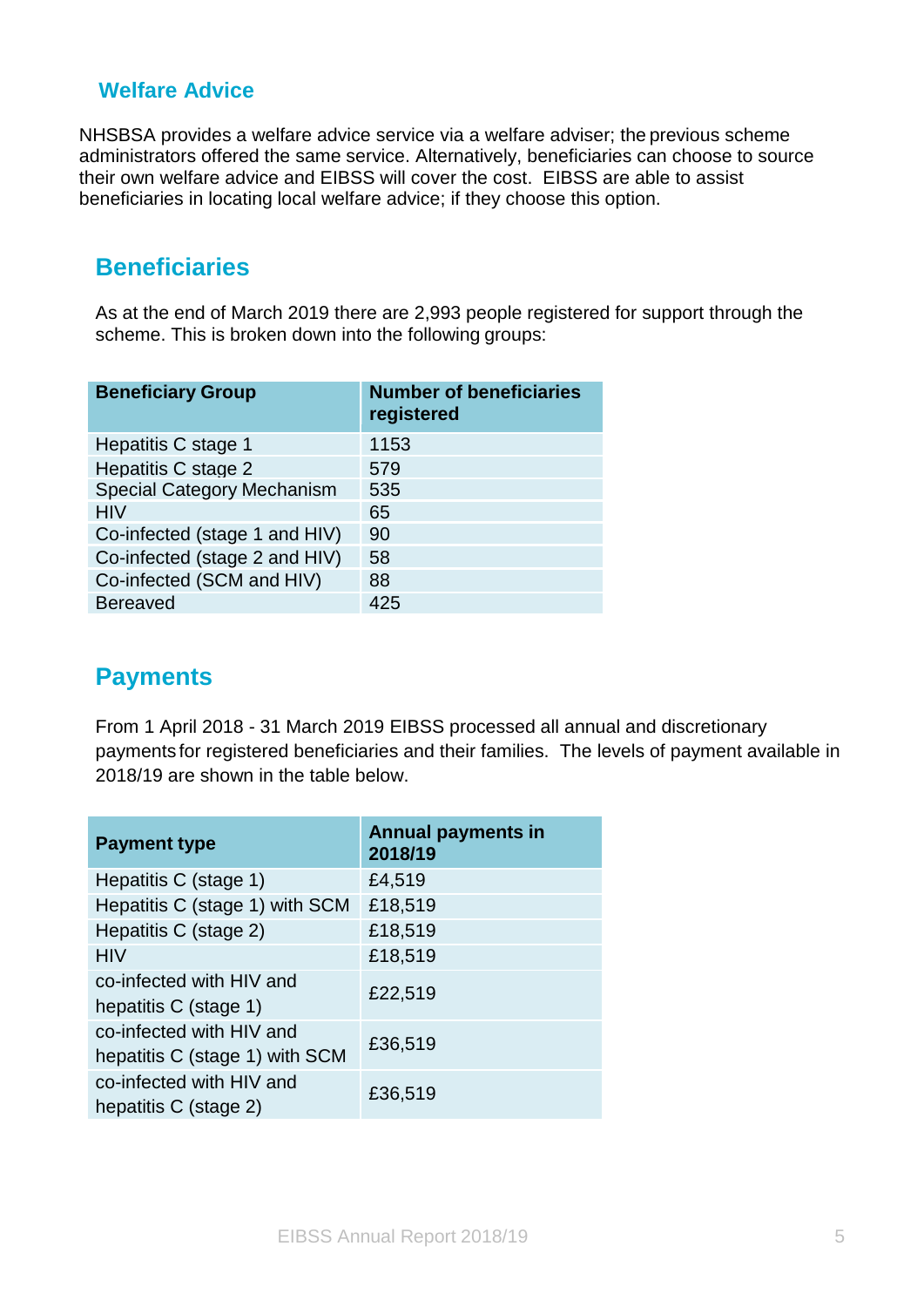NHSBSA pays annual payments on a monthly or quarterly basis, depending on beneficiary preference. Annual payments include a winter fuel payment made in December each year. 2018/19 payments included a winter fuel payment of £519.

A one-off lump sum payment of £20,000 is reserved for a new applicant registered for hepatitis C stage 1 payments and a one-off lump sum of £50,000 to those who develop a hepatitis C stage 2 condition. A one-off lump sum is also paid to a new applicant registered for HIV payments. The lump sum amount is subject to the applicant's eligibility criteria at the time of infection and depends on their circumstances and whether they are a primary beneficiary or a secondary infectee.

A one-off lump sum payment of £10,000 is also available for bereaved partner/spouses of deceased beneficiaries provided they meet certain criteria.

## <span id="page-5-0"></span>**Stakeholder engagement**

NHSBSA continues to engage with several stakeholders, including the Haemophilia Society and Hepatitis C Trust. Any feedback is shared with DHSC.

## <span id="page-5-1"></span>**Beneficiary engagement**

NHSBSA has continued to hold beneficiary focus groups aimed at developing and improving the scheme. These are held every 2 months across England and travel expenses continue to be covered for beneficiaries. All beneficiaries are invited to participate in the focus groups.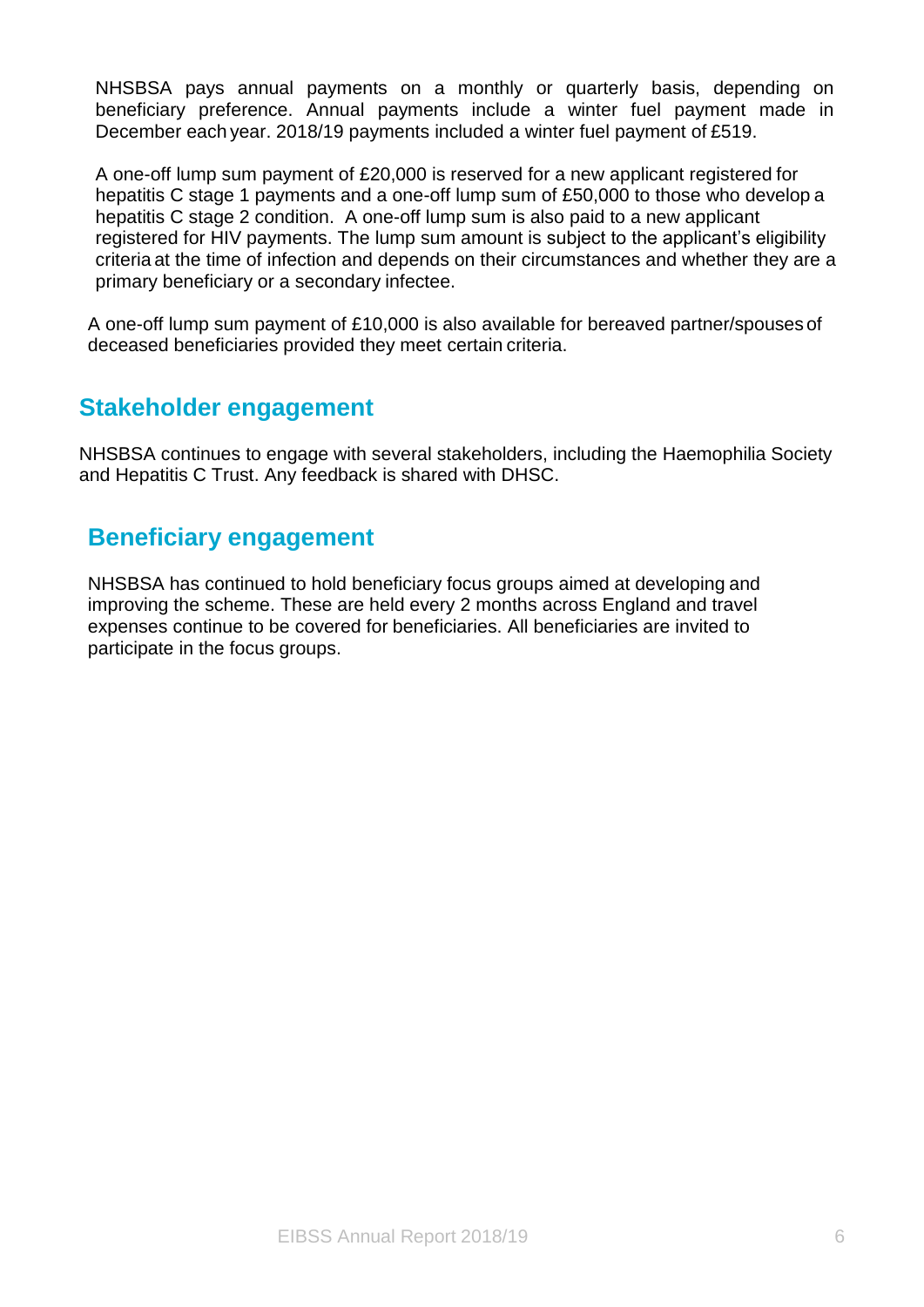## <span id="page-6-0"></span>**EIBSS Structure**

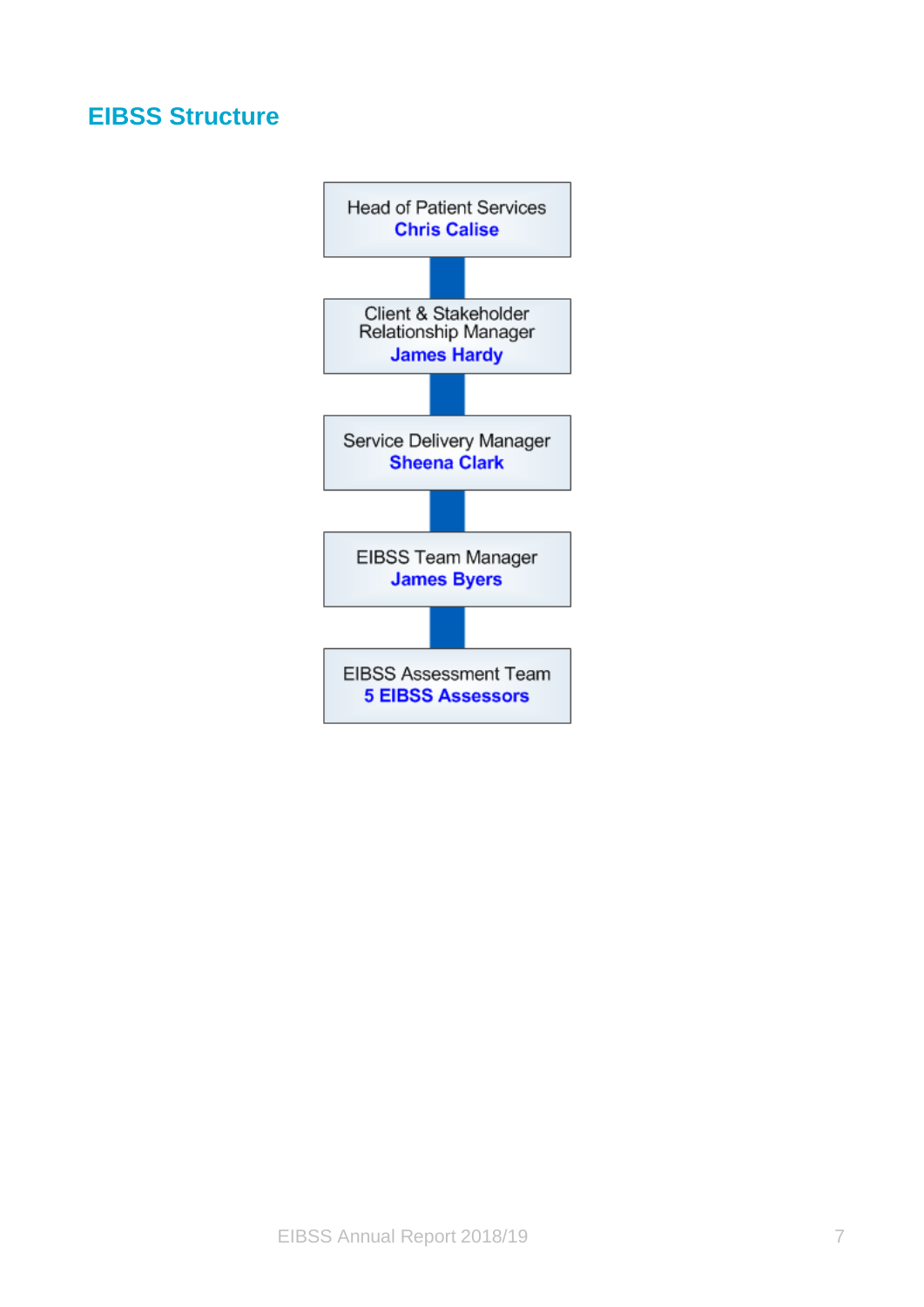## <span id="page-7-0"></span>**Performance summary**

The below table indicates NHSBSA performance against key performance indicators agreed with DHSC.

#### <span id="page-7-1"></span>**Service delivery**

| <b>Key Performance Indicator</b>                                                                                 | <b>Target</b> | Achieved for 2018/19 |
|------------------------------------------------------------------------------------------------------------------|---------------|----------------------|
| % of annual payments made<br>at agreed time each month                                                           | 100.00%       | 100.00%*             |
| % of new applications<br>acknowledged within 5<br>working days                                                   | 100.00%       | 100.00%              |
| % of beneficiary<br>correspondence responded<br>to within 5 working days                                         | 90.00%        | 99.17%               |
| % of beneficiary<br>correspondence responded<br>to within 10 working days                                        | 100.00%       | 100.00%              |
| % of complaints<br>acknowledged within 2<br>working days                                                         | 100.00%       | 100.00%              |
| % of complaints responded<br>to within 10 working days                                                           | 90.00%        | 100.00%              |
| % of complaints responded<br>to within 15 working days                                                           | 100.00%       | 100.00%              |
| % of new applications<br>processed to completion<br>within 30 working days                                       | 90.00%        | 99.00%               |
| % of applications through the<br>SCM processed and<br>payments made to<br>individuals within 120<br>working days | 90.00%        | 100.00%              |
| % of appeals processed and<br>completed within 60 working<br>days                                                | 90.00%        | 100.00%              |

\*NHSBSA acknowledges that where our automated payments system has failed then a faster payment mechanism has been used to pay beneficiaries on the same day. Where any overpayments have occurred in a small number of cases, the recouping of said overpayments has been agreed with beneficiaries and phased over a number of months where appropriate to avoid adversely affecting individuals.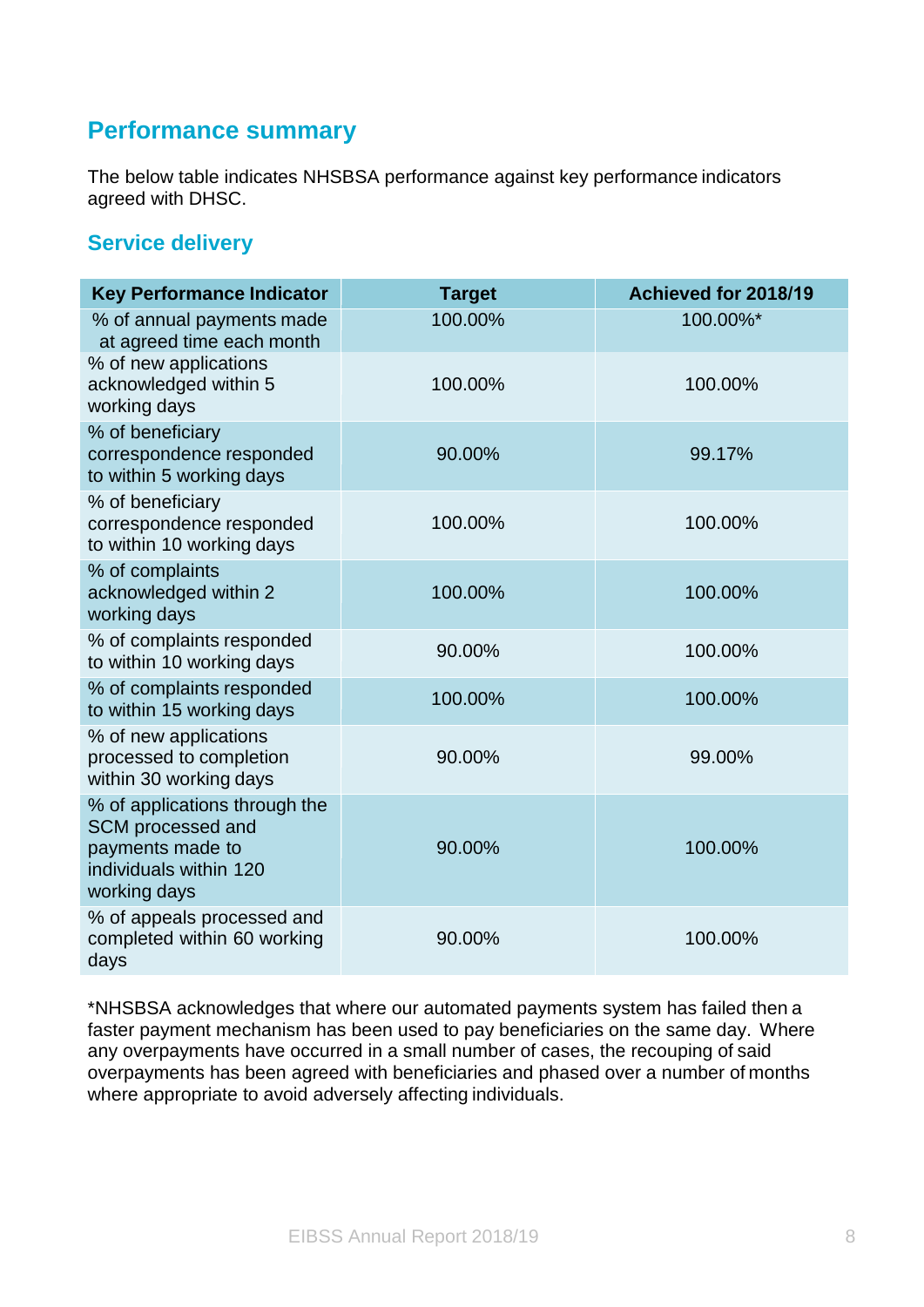## <span id="page-8-0"></span>**Application volume**

EIBSS received 307 regular payment applications in 2018/19. Please note that where there are less than 5 applications, we are unable to provide the exact number for data protection purposes.

| 12018/19                            |                                        |  |
|-------------------------------------|----------------------------------------|--|
| <b>Application type</b>             | <b>Number of applications received</b> |  |
| <b>Hepatitis C stage 1 payments</b> | 123                                    |  |
| <b>SCM payments</b>                 | 99                                     |  |
| <b>Hepatitis C stage 2 payments</b> | 75                                     |  |
| <b>HIV payments</b>                 | 10                                     |  |
| <b>Total</b>                        | 307                                    |  |

#### <span id="page-8-1"></span>**Application outcome**



Declined Applications- The foremost reason was a lack of evidence/proof to support the claim.

Further information required is where EIBSS are still awaiting additional information from the applicant.

From the 59 approved applications received in 2018/19, 19 beneficiaries met the eligibility criteria for SCM or hepatitis C stage 2 payments.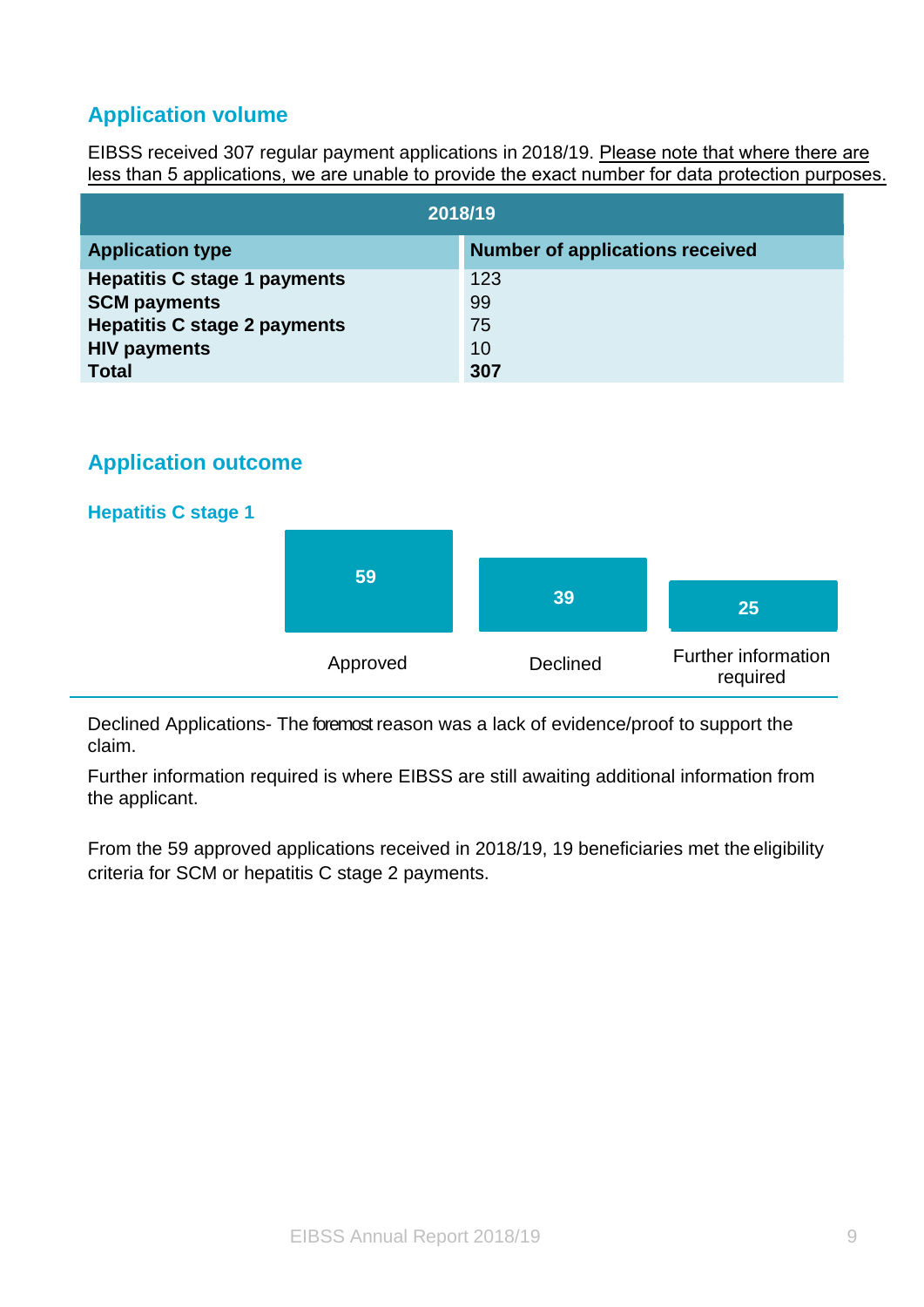**SCM**



Declined Applications- The foremost reason was assessed by clinicians to be an unsupported link of symptoms to Hepatitis C Virus (HCV) and/or treatment.

Further information required is where EIBSS are still awaiting additional information from the applicant.



Declined Applications- The foremost reason was a lack of evidence/proof to support the claim. Further information required is where EIBSS are still awaiting additional information from the applicant.

#### **HIV**

| - 5      | 50              | <ລ                              |
|----------|-----------------|---------------------------------|
| Approved | <b>Declined</b> | Further information<br>required |

Declined Applications- The foremost reason was that it was not probable that the infection was contracted through a blood transfusion.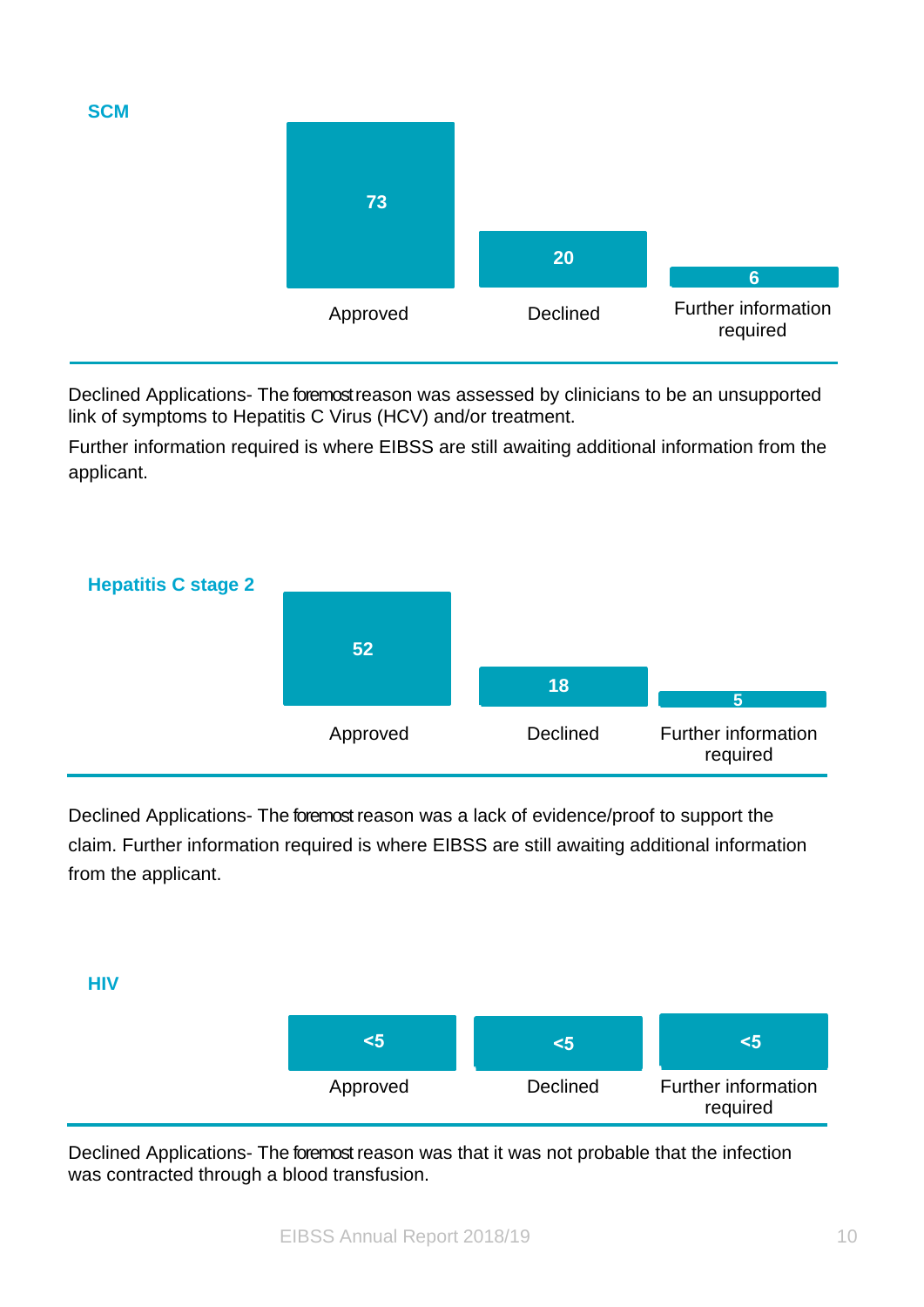

| 2018/19                                           |                                      |                                      |
|---------------------------------------------------|--------------------------------------|--------------------------------------|
| <b>Application type</b>                           | <b>Number of appeals</b><br>approved | <b>Number of appeals</b><br>declined |
| <b>Hepatitis C stage 1</b><br><b>SCM payments</b> | $5$<br>6                             | 31<br>26                             |
| <b>Hepatitis C stage 2</b><br><b>HIV payments</b> | $5$<br>$5$                           | $5$<br>$5$                           |
| <b>Total</b>                                      | 9                                    | 61                                   |

An applicant can appeal if they disagree with the outcome of their application to EIBSS. For 2018/19 there was a 12.86% approval rate following an appeal.

#### <span id="page-10-0"></span>**Discretionary Payments**

Discretionary payments include income top-up payments and payments for one-off items/circumstances. The purpose of discretionary support is to provide additional, timelimited financial and non-financial support to beneficiaries and their families. This is to address immediate infection-related needs that have a direct effect on beneficiaries' independence but are not otherwise being met.

During 2018/19 we approved 1,601 applications for a one-off payment.

#### <span id="page-10-1"></span>**Correspondence received**

During 2018/19 we received and responded to over 7,000 items of beneficiary correspondence (post and email). This included MP correspondence on behalf of beneficiaries.

The NHSBSA complaints policy also covers EIBSS. During the year 2018/19 we received 11 complaints under this policy.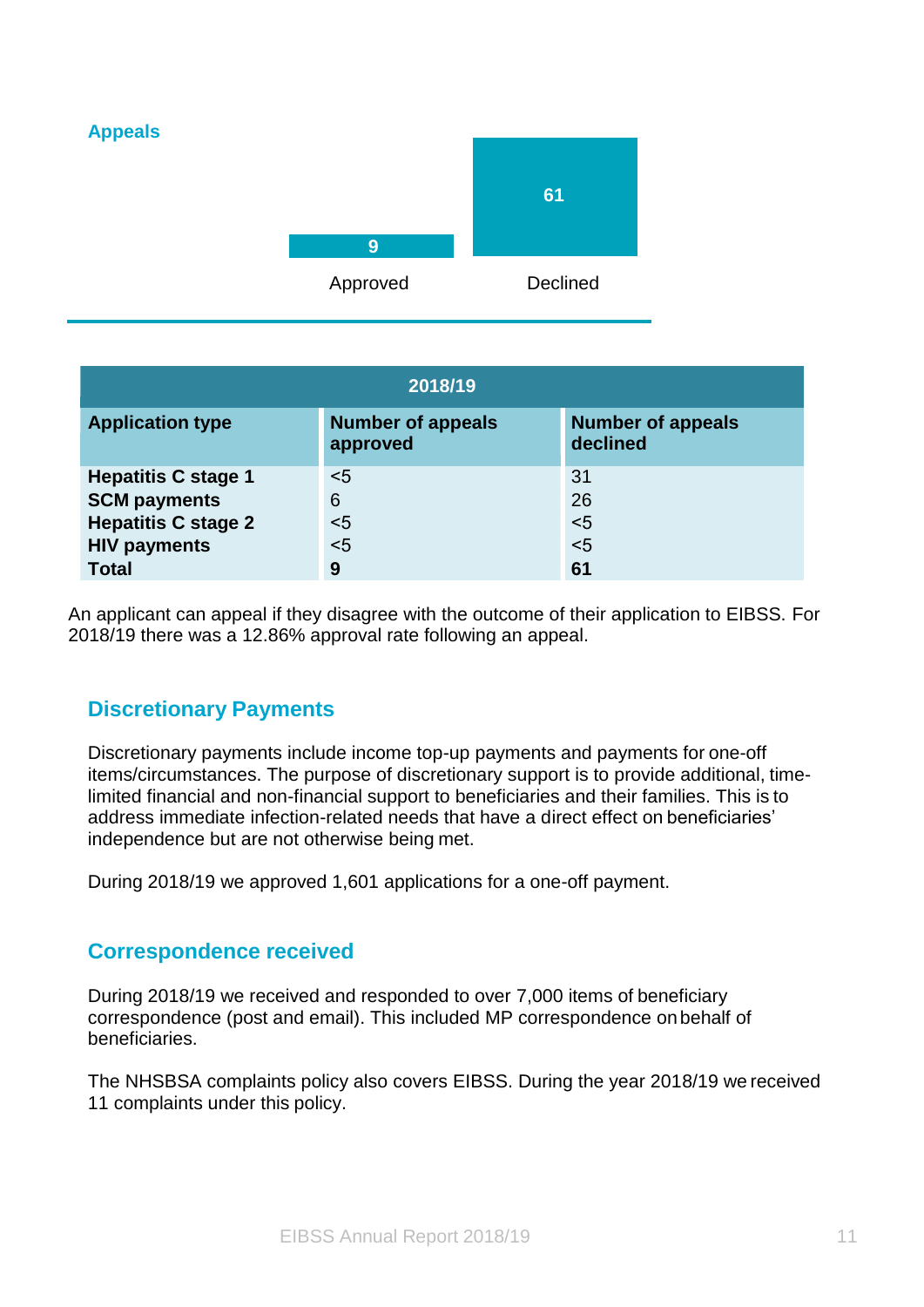# <span id="page-11-0"></span>**Finance**

In 2018/19 EIBSS administered the following payments.

| <b>Total EIBSS expenditure 2018/19</b>                               |            |  |
|----------------------------------------------------------------------|------------|--|
| Total $(E)$<br><b>Payment type</b><br>(rounded to the nearest pound) |            |  |
| <b>Non-discretionary payments</b>                                    | 40,101,016 |  |
| <b>Discretionary payments</b>                                        | 6,061,478  |  |
| <b>TOTAL</b>                                                         | 46,162,494 |  |

| <b>Non-discretionary Payments 2018/19</b>                                |                                             |  |
|--------------------------------------------------------------------------|---------------------------------------------|--|
| <b>Payment type</b>                                                      | Total (£)<br>(rounded to the nearest pound) |  |
| <b>Regular Hepatitis C stage 1</b><br><b>One-off Hepatitis C stage 1</b> | 5,492,360<br>1,561,000                      |  |
| <b>Regular Hepatitis C stage 2</b>                                       | 11,682,871                                  |  |
| <b>One-off Hepatitis C stage 2</b>                                       | 2,768,000                                   |  |
| <b>Regular HIV</b>                                                       | 5,470,738                                   |  |
| <b>One-off HIV</b>                                                       | 127,500                                     |  |
| <b>Regular SCM</b>                                                       | 11,424,391                                  |  |
| <b>Annual winter fuel</b>                                                | 1,574,156                                   |  |
| <b>TOTAL</b>                                                             | 40,101,016                                  |  |